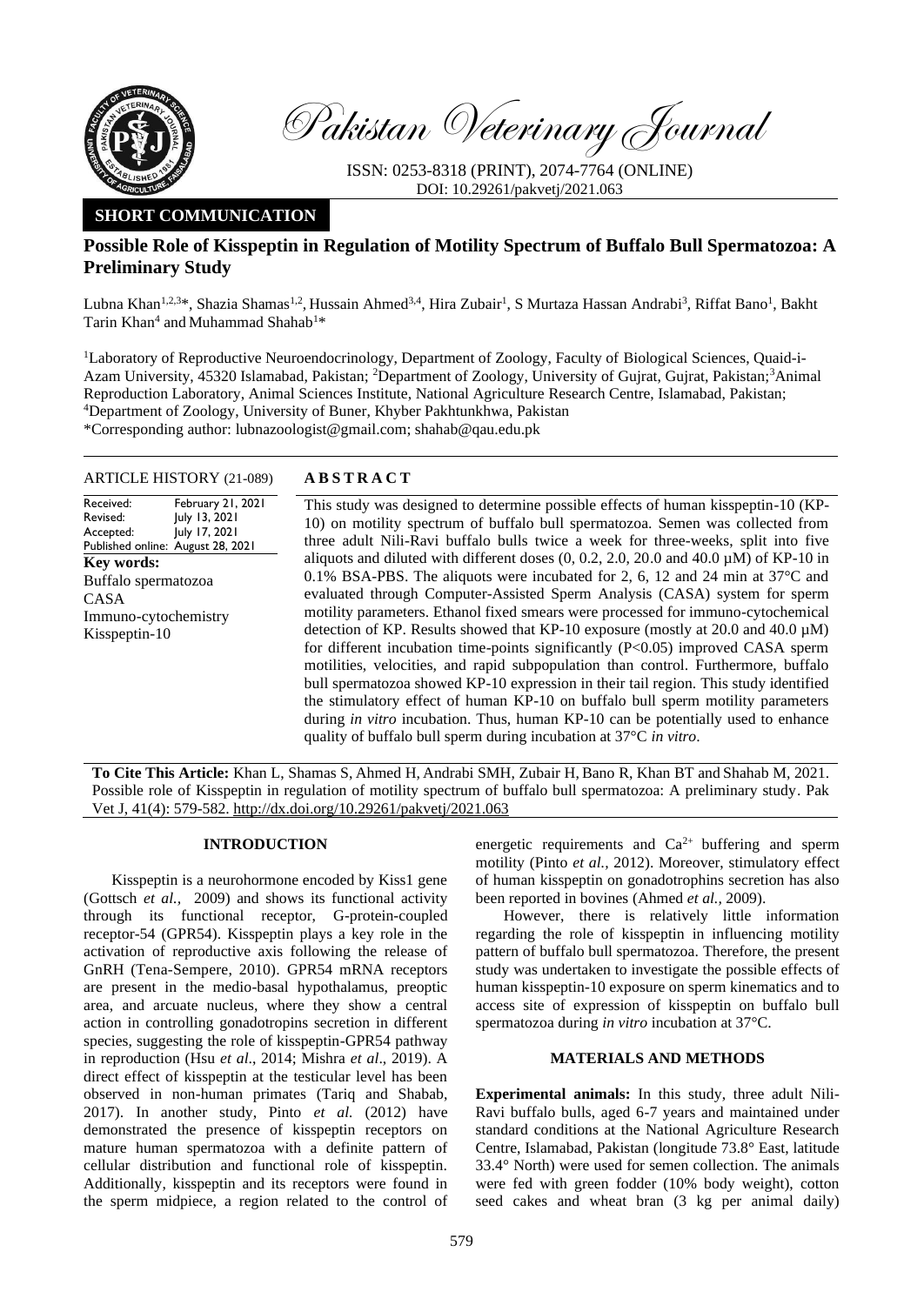collectively at 10:00-10:30 AM, while clean drinking water was available 24 hours a day.

**Semen collection and initial evaluation:** Semen collection from each bull was carried out once a week for a period of three-weeks, using an artificial vagina (42°C). After initial evaluation for ejaculatory volume, sperm motility and concentration, each ejaculate was divided into 5 aliquots and diluted at (37°C) in 0.1% BSA-PBS supplemented with  $0.0 \mu M$  (control, C),  $0.2 \mu M$  (D1),  $2.0 \mu M$ µM (D2), 20.0 µM (D3) and 40.0 µM (D4) of human kisspeptin-10 (Metastin, Calbiochem, Darmstadt, Germany) to achieve final sperm concentration of 25 million per ml. Each dose of KP-10 was added to the 50 ml of extender.

Diluted samples were incubated at 37°C and evaluated for sperm motility patterns at different time points i.e. 2 min (T1), 6 min (T2), 12 minutes (T3) and 24 min (T4) of incubation, using CASA system.

**Computer-assisted sperm analysis (CASA) system:** At each time-point sperm motility parameters were assessed (37°C) by CASA (Hamilton Throne Biosciences CEROS, Japan). A 7µl drop of sample from each aliquot was placed on glass-slide and examined for total motile sperm (TM, %), progressive motile sperm (PM, %), sperm showing rapid velocity (RV, %), average-path velocity (VAP, µm/sec), straight-line velocity (VSL, µm/sec), curvilinear velocity (VCL, µm/sec), beat cross frequency (BCF, Hz), and straightness (STR, %). Approximately 200 spermatozoa were evaluated for each aliquot. Based on the CASA sperm motility pattern, four subpopulations of spermatozoa (rapid, hyperactivated, low and poor motile) were identified.

**Immuno-staining:** Immuno-cytochemical procedure was adopted to determine KP-10 expression in spermatozoa. For this purpose, 5 µl of diluted semen was smeared on frosted-slides, air-dried and fixed in chilled methanol (-20°C, 20 min). For blocking non-specific binding sites, after adding rabbit serum (10%), slides were kept in a humidified chamber for 120 min and incubated with PBS as KP-10 omitted control (Hussain *et al*., 2020). Then slides were incubated with primary antibody (1:120,000 in PBS/0.05%Triton-X/0.1%) and kept at 4°C for 48 hours in humidified chamber. Slides were then incubated (90 min) with secondary antibodies

for Kisspeptin AF 488 (Abcam, Cambridge, UK), rabbit antisheep; 1:400, diluted in PBS/0.05% Triton-X/0.1%, followed by washing with PBS (thrice). Smears were then mounted, and cover slipped, dried overnight at 4°C and examined under fluorescent microscope (AMEP-4615, Washington, USA) at different magnifications and screen shots were taken as per general rule for the use of microscope. Smear treated without primary antibody lack fluorescence whereas, smears treated with both primary and secondary antibodies displayed fluorescence.

**Statistical analysis:** Statistical analyses were performed using Minitab. No interaction was observed between bull (n=3) and treatments with GLM procedure, so bull data were pooled and analyzed by ANOVA followed by Tukey's method for pairwise comparisons between the treatment means. The differences were considered significant at P<0.05.

#### **RESULTS**

**Effect of KP-10 on CASA sperm motility parameters:**  As shown in Table 1, sperm TM was higher (P<0.05) in D4 than control and D1 at 2 and 6 min exposure to KP-10. However, at 12 and 24 min exposure to KP-10, sperm TM was higher (P<0.05) in all KP-10 treated groups than control. Sperm PM was significantly higher (P<0.05) in all treatment groups than control at 2 min exposure to KP-10. At 6 and 12 min exposure to KP-10, sperm PM was significantly higher in D2, D3 and D4 groups than control and D1 group. Sperm RV was higher (P<0.05) in D4 than control group at 2 and 6 min exposure to KP-10. At 12 and 24 min exposure, sperm showed higher RV values in D3 and D4 groups compared to control (P<0.05). Sperm VAP, VSL, VCL, BCF, and STR were higher (P<0.05) in D4 group than control at all-time points, except that there was no difference in STR between KP-10 treated and control groups.

**Effects of KP-10 on CASA sperm sub-populations:** In the present study, the prevalence of rapid CASA sperm subpopulation was significantly higher  $(P<0.05)$  in D4 as compared to control at all incubation time-points (Table 2). However, the effects of different concentrations of KP-10 on other three CASA sperm populations (hyperactivated, low and poor motile) at all four incubation time-points were non-significant.



**Fig. 1:** Fluorescent microscopic images showing kisspeptin immunoreactivity of the buffalo bull spermatozoa. Control smears (a) were processed without primary antibody and displayed no immunoreactivity. Primary and secondary antibodies treated smears (b and c) displayed green fluorescence in the tail region (arrows) of buffalo bull sperm (100X).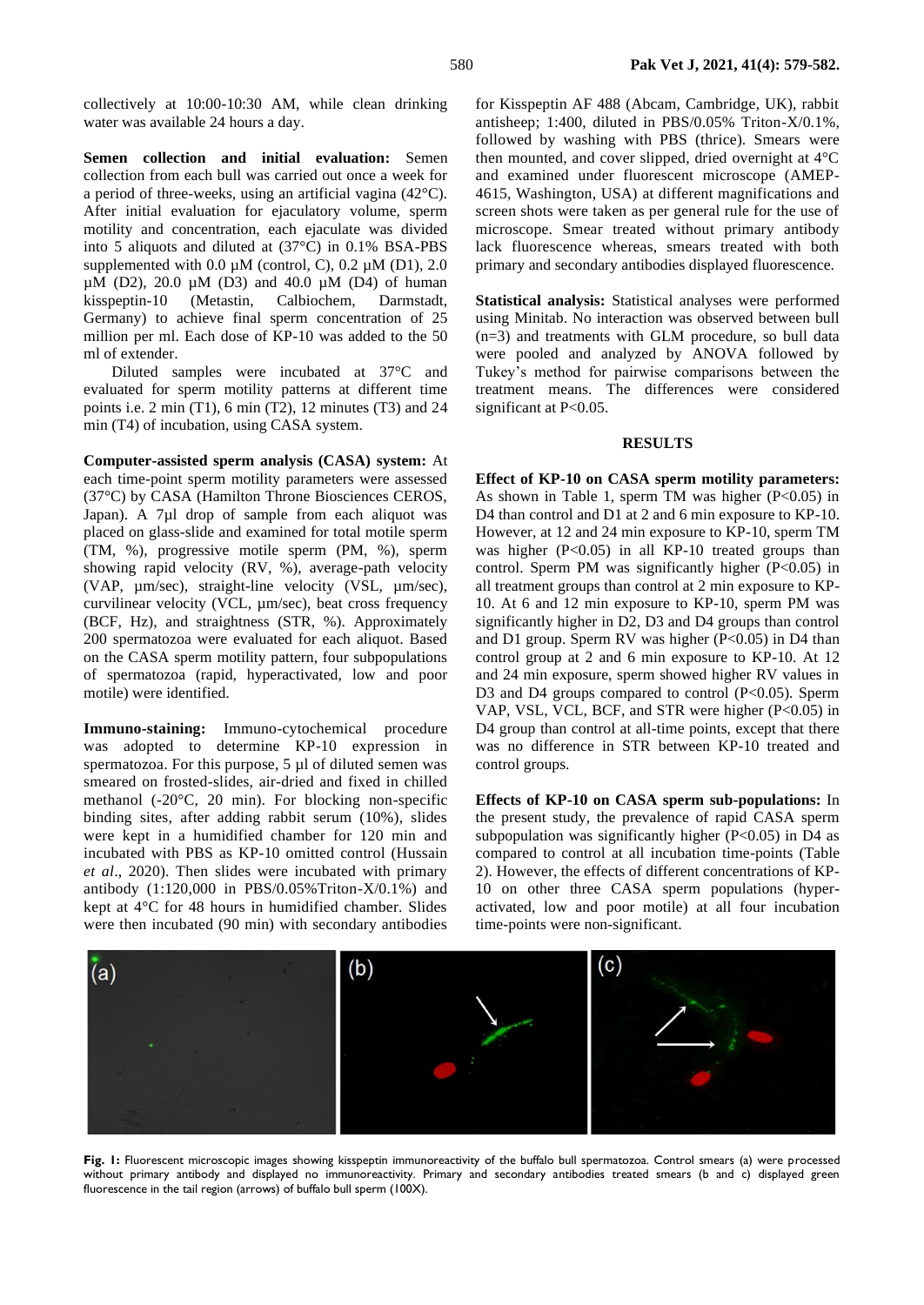**Table 1:** Effect of different doses of KP-10 on CASA sperm motility parameters at different incubation times

| Incubation   | Treatment          | CASA sperm motility parameters |                    |                     |                     |                     |                    |                     |                     |
|--------------|--------------------|--------------------------------|--------------------|---------------------|---------------------|---------------------|--------------------|---------------------|---------------------|
| time         | groups             | TM (%)                         | PM (%)             | RV (%)              | $VAP$ ( $µm/sec$ )  | VSL (µm/sec)        | $VCL$ ( $µm/sec$ ) | $BCF$ (Hz)          | STR (%)             |
| Time I       | C $(0 \mu M)$      | 89.24±1.27b                    | $53.78 \pm 1.21$   | $64.8 \pm 1.89$ b   | l 20.15±2.70b       | $90.33 \pm 1.32 b$  | 138.78±2.03b       | 37.51±1.27b         | 81.59±1.48b         |
| (2 minutes)  | $DI$ (0.2 $\mu$ M) | 89.56±1.02b                    | 59.33±1.21a        | $69.73 \pm 1.54$ ab | 122.13±1.57ab       | 93.67±1.09ab        | l 42.78± I .59ab   | 39.75±1.32ab        | 83.9±1.53ab         |
|              | D2 $(2 \mu M)$     | 90.89±1.12ab                   | $62.17 \pm 1.62a$  | 70.51±1.35ab        | 120.44±1.63ab       | 96.46±2.96ab        | 143.11±1.36ab      | $40.91 \pm 1.1$ lab | 85.04±1.46ab        |
|              | D3 (20 $\mu$ M)    | 91.89±9.73ab                   | $63.45 \pm 1.37$ a | 70.27±1.27ab        | 124.67±1.73ab       | 95.89±1.75ab        | l 54.32±7. I 5ab   | $41.23 \pm 1.23$ ab | 87.34±1.75ab        |
|              | D4 (40 $\mu$ M)    | 94.32±1.32a                    | $64.58 \pm 1.08$ a | 74.14±1.80a         | 127.67±1.36a        | 99.56±1.07a         | 157.03±5.67a       | 42.24±0.72a         | 88.33±1.70a         |
| Time 2       | C $(0 \mu M)$      | 82.78±1.23b                    | 44.11±1.09b        | $51.8 \pm 1.09$ b   | $99.33 \pm 1.36 b$  | 86.78±2.33b         | $119.11 \pm 2.46b$ | 32.03±0.78b         | 75.56±0.99b         |
| (6 minutes)  | $DI(0.2 \mu M)$    | 83.67±1.34b                    | $47.67 \pm 1.14$ b | 56.37±1.45ab        | 103.89±1.59ab       | 89.00±1.62ab        | 124.89±1.60ab      | 33.35±0.71ab        | 77.53±1.26ab        |
|              | $D2 (2 \mu M)$     | 85.56±1.36ab                   | 55.22±1.35a        | 57.28±1.41ab        | 105.44±1.93ab       | 91.22±1.89ab        | 125.33±2.42ab      | 34.22±0.94ab        | 79.11±0.89ab        |
|              | D3 (20 $\mu$ M)    | 87.56±1.06ab                   | 56.78±1.66a        | 57.44±1.69ab        | 103.56±1.43ab       | $93.11 \pm 1.71$ ab | 128.56±1.53ab      | 34.87±1.56ab        | 80.15±1.48ab        |
|              | D4 (40 $\mu$ M)    | 89.33±0.91a                    | 59.56±1.09a        | $62.69 \pm 2.12a$   | 109.33±3.09a        | 95.67±1.63a         | 129.33±3.71a       | 36.98±0.99a         | 81.78±1.32a         |
| Time 3       | $C(0 \mu M)$       | 71.11±1.21b                    | 37.11±0.77b        | $35.33 \pm 1.34$    | 80.56±1.38b         | 72.89±1.67b         | 96.78±3.28b        | 26.74±0.43b         | $60.40 \pm 0.86$    |
| (12 minutes) | DI $(0.2 \mu M)$   | 77.78±1.87a                    | 40.22±0.94b        | 39.67±1.13ab        | 84.67±1.05ab        | 74.78±1.43ab        | 100.44±3.04ab      | 27.87±0.87ab        | 61.46±0.64ab        |
|              | D2 $(2 \mu M)$     | $80.67 \pm 1.35a$              | 45.89±0.87a        | 39.44±1.07ab        | 86.33±1.12ab        | 75.11±1.52ab        | 103.22±1.89ab      | 28.08±0.88ab        | $61.96 \pm 1.10$ ab |
|              | $D3 (20 \mu M)$    | 81.11±1.06a                    | 45.00±1.19a        | 40.22±1.34a         | 87.11±2.32ab        | 77.56±1.07ab        | 105.56±1.56ab      | 29.08±1.12ab        | 64.22±1.02ab        |
|              | D4 (40 $\mu$ M)    | 82.78±1.36a                    | 48.78±0.64a        | 42.44±1.08a         | 88.44±2.44a         | 78.67±0.91a         | 107.89±2.10a       | 30.63±0.30a         | $65.33 \pm 1.09a$   |
| Time 4       | C $(0 \mu M)$      | 53.78±1.27b                    | $12.89 \pm 0.95$   | $12.11 \pm 1.22b$   | 59.89±1.31b         | 57.11±2.23a         | 69.44±2.22b        | 20.11±0.89b         | $51.2 \pm 1.35$     |
| (24 minutes) | DI $(0.2 \mu M)$   | $64.11 \pm 1.59a$              | $20.78 \pm 1.14$   | 14.44±1.36ab        | $60.56 \pm 1.06$ ab | $60.11 \pm 1.49$ ab | 71.11±1.93ab       | $21.22 \pm 1.01$ ab | $51.88 \pm 1.45$    |
|              | D2 $(2 \mu M)$     | 64.22±1.30a                    | $21.11 \pm 0.77$   | 14.89±1.18ab        | 62.44±1.42ab        | $60.22 \pm 0.95$ ab | 73.89±2.10ab       | 22.67±0.93ab        | $53.83 \pm 1.43$    |
|              | D3 (20 $\mu$ M)    | 65.22±1.04a                    | 22.22±0.94         | 17.78±1.30a         | $63.89 \pm 1.25$ ab | $62.89 \pm 1.1$ lab | 76.67±2.15ab       | $24.11 \pm 1.29$ ab | 54.17±1.20          |
|              | D4 (40 $\mu$ M)    | $69.22 \pm 1.31a$              | 22.56±1.20         | 19.56±1.33a         | 65.67±1.63a         | $63.22 \pm 0.95a$   | 78.67±1.80a        | 24.65±1.12a         | $55.95 \pm 1.28$    |

TM=Total motile sperm, PM=Progressive motile sperm, RV=Sperm with Rapid velocity, VAP=Average-path velocity, VSL=Straight-line velocity, VCL=Curvilinear velocity, BCF=Beat cross frequency, STR=Straightness. Values in the same column with different letters for each incubation time differ significantly (P<0.05).

**Table 2:** Effects of different doses of KP-10 on CASA sperm subpopulation at different incubation times

| Incubations time               | Treatment groups           | CASA sub-populations |                           |                   |                  |  |  |
|--------------------------------|----------------------------|----------------------|---------------------------|-------------------|------------------|--|--|
|                                |                            | Rapid subpop (%)     | Hyperactivated subpop (%) | Low subpop $(\%)$ | Poor subpop (%)  |  |  |
| Time 1                         | $C(0 \mu M)$               | 49.85±2.14b          | 18.96±1.66                | 24.67±1.52        | $8.01 \pm 0.75$  |  |  |
| $DI(0.2 \mu M)$<br>(2 minutes) |                            | 54.22±2.16ab         | $14.28 \pm 1.11$          | $21.81 \pm 2$     | $5.76 \pm 0.72$  |  |  |
|                                | D <sub>2</sub> $(2 \mu M)$ | 55.77±2.28ab         | $12.93 \pm 1.11$          | 24.23±0.92        | $5.55 \pm 0.69$  |  |  |
|                                | D3 (20 $\mu$ M)            | 56.02±2.79ab         | 14.86±0.96                | 26.44±0.57        | $5.51 \pm 0.7$   |  |  |
|                                | D4 (40 $\mu$ M)            | 58.97±1.22a          | 13.58±0.37                | $23.52 \pm 1.45$  | $6.23 \pm 0.73$  |  |  |
| Time 2                         | $C(0 \mu M)$               | 44.14±1.47b          | $16.34 \pm 0.6$           | 28.03±0.88        | $8.15 \pm 1.57$  |  |  |
| (6 minutes)                    | $DI(0.2 \mu M)$            | 48.32±1.76ab         | $14.73 \pm 0.38$          | 27.09±1.55        | $5.73 \pm 1.08$  |  |  |
|                                | D2 $(2 \mu M)$             | 50.34±2.13ab         | $16.57 \pm 1.58$          | 25.04±2.09        | $4.62 \pm 0.77$  |  |  |
|                                | D3 (20 $\mu$ M)            | 51.1±2.08ab          | $14.28 \pm 0.53$          | 24.93±1.04        | $6.06 \pm 0.62$  |  |  |
|                                | D4 (40 $\mu$ M)            | 52.23±1.15a          | $15.05 \pm 1.19$          | $26.56 \pm 1.31$  | $9.76 \pm 1.36$  |  |  |
| Time 3                         | C $(0 \mu M)$              | 40.95±0.69b          | $16.5 \pm 1.61$           | $26.88 \pm 1.52$  | 12.75±2.22       |  |  |
| (12 minutes)                   | $DI$ (0.2 $\mu$ M)         | 41.85±1.22ab         | $13.71 \pm 0.91$          | 29.54±1.89        | $11.72 \pm 1.36$ |  |  |
|                                | D2 $(2 \mu M)$             | $42.32 \pm 1.33$ ab  | $14.37 \pm 0.6$           | 29.88±1.46        | $12.11 \pm 1.38$ |  |  |
|                                | D3 (20 $\mu$ M)            | 43.48±1.87ab         | $15.13 \pm 1.21$          | 26.58±1.57        | II.68±1.02       |  |  |
|                                | D4 (40 $\mu$ M)            | 47.14±1.79a          | $18.44 \pm 1.26$          | 28.34±0.42        | $6.73 \pm 0.78$  |  |  |
| Time 4                         | $C(0 \mu M)$               | 37.79±1.01b          | 23.07±0.76                | 28.03±0.39        | $7.38 \pm 0.63$  |  |  |
| (24 minutes)                   | $DI(0.2 \mu M)$            | 43.35±2.26ab         | $17.94 \pm 1.33$          | 28.04±0.52        | $9.1 \pm 1.16$   |  |  |
|                                | D <sub>2</sub> $(2 \mu M)$ | 44.22±1.76ab         | $19.43 \pm 1.8$           | 28.34±0.61        | II.02±I.59       |  |  |
|                                | D3 (20 $\mu$ M)            | 44.61±2.6ab          | $21.17 \pm 2.1$           | $28.63 \pm 0.87$  | $9.93 \pm 1.21$  |  |  |
|                                | D4 (40 $\mu$ M)            | 47.17±2.09a          | 23.72±0.88                | 27.85±0.46        | $8.2 \pm 0.96$   |  |  |

Values in the same column with different letters for each incubation time differ significantly (P<0.05).

**Expression of KP in buffalo spermatozoa:** The immuno-cytochemical study of KP-10 treated spermatozoa revealed the presence of green fluorescence in the tail region (Fig. 1). This shows that Kisspeptin receptors are located in tail region of buffalo bull spermatozoa.

### **DISCUSSION**

Kisspeptin a neurohormone, which acts through its receptors and regulates reproductive activity of an animal at the levels of hypothalamus and pituitary [\(Tena-](#page-3-4)[Sempere, 2010\)](#page-3-4). Receptors of this hormone are localized in mature human sperm (Pinto *[et al.,](#page-3-2)* 2012), and are involved in regulation and control of flagella movement [\(Publicover](#page-3-5) *et al.,* 2008). This study investigated KP-10 effects on motion kinetics of buffalo bull spermatozoa during *in vitro* storage at 37°C. Moreover, site for localization of KP receptors in buffalo bull spermatozoa was also investigated.

Results of the present study revealed that KP-10 exposure (mostly 20.0 or 40.0µM) significantly improved sperm motility of buffalo bull spermatozoa at different incubation time-points at 37°C compared with the control group. Moreover, KP-10 exposure improved VAP, VSL, VCL and BCF of buffalo bull spermatozoa than control. Similarly, rapid subpopulation of buffalo bull spermatozoa also showed a significant increase over control group when exposed to 40.0µM KP-10. It has been reported that kisspeptin exposure results in important fluctuations in human sperm motility [\(Pinto](#page-3-2) *et al.,* 2012). Initially, sperm build up a progressive motility in comparatively normal and linear patterns that are compulsory for spinning and transportation through the female reproductive tract [\(Ahmed](#page-3-6) *et al.,* 2016). These findings suggest that KP-10 acts as a mediator of motility by increasing forward movement and progressiveness of buffalo bull spermatozoa during *in vitro* storage.

To the best of our knowledge, this is the first study in which the presence of KP-10 receptors on buffalo bull